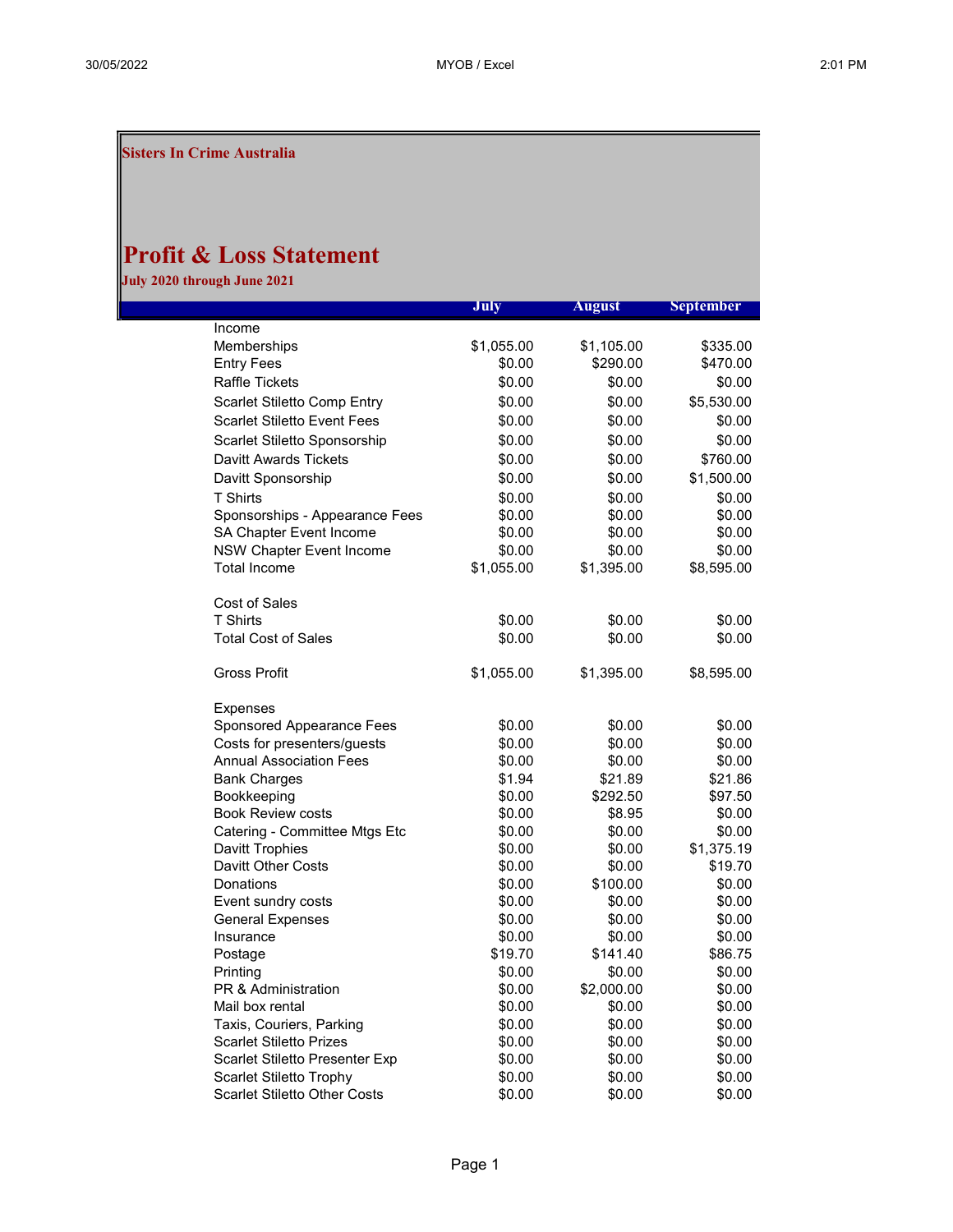| Signage                          | \$0.00   | \$0.00       | \$0.00     |
|----------------------------------|----------|--------------|------------|
| Stationery                       | \$0.00   | \$5.00       | \$0.00     |
| Subscriptions                    | \$12.00  | \$12.00      | \$12.00    |
| Social Media                     | \$64.60  | \$63.07      | \$61.90    |
| Video Editing                    | \$0.00   | \$0.00       | \$0.00     |
| Web Design and Maintenance       | \$0.00   | \$2,750.00   | \$0.00     |
| <b>SA Chapter Event Expenses</b> | \$0.00   | \$0.00       | \$0.00     |
| NSW Chapter Event Expenses       | \$0.00   | \$0.00       | \$0.00     |
| <b>Total Expenses</b>            | \$98.24  | \$5,394.81   | \$1,674.90 |
| <b>Operating Profit</b>          | \$956.76 | (\$3,999.81) | \$6,920.10 |
| Other Income                     |          |              |            |
| Royalties                        | \$0.00   | \$167.14     | \$0.00     |
| Cash Overs / (Unders)            | \$0.00   | \$0.00       | \$0.00     |
| <b>Total Other Income</b>        | \$0.00   | \$167.14     | \$0.00     |
| <b>Other Expenses</b>            |          |              |            |
| Net Surplus / (Deficit)          | \$956.76 | (\$3,832.67) | \$6,920.10 |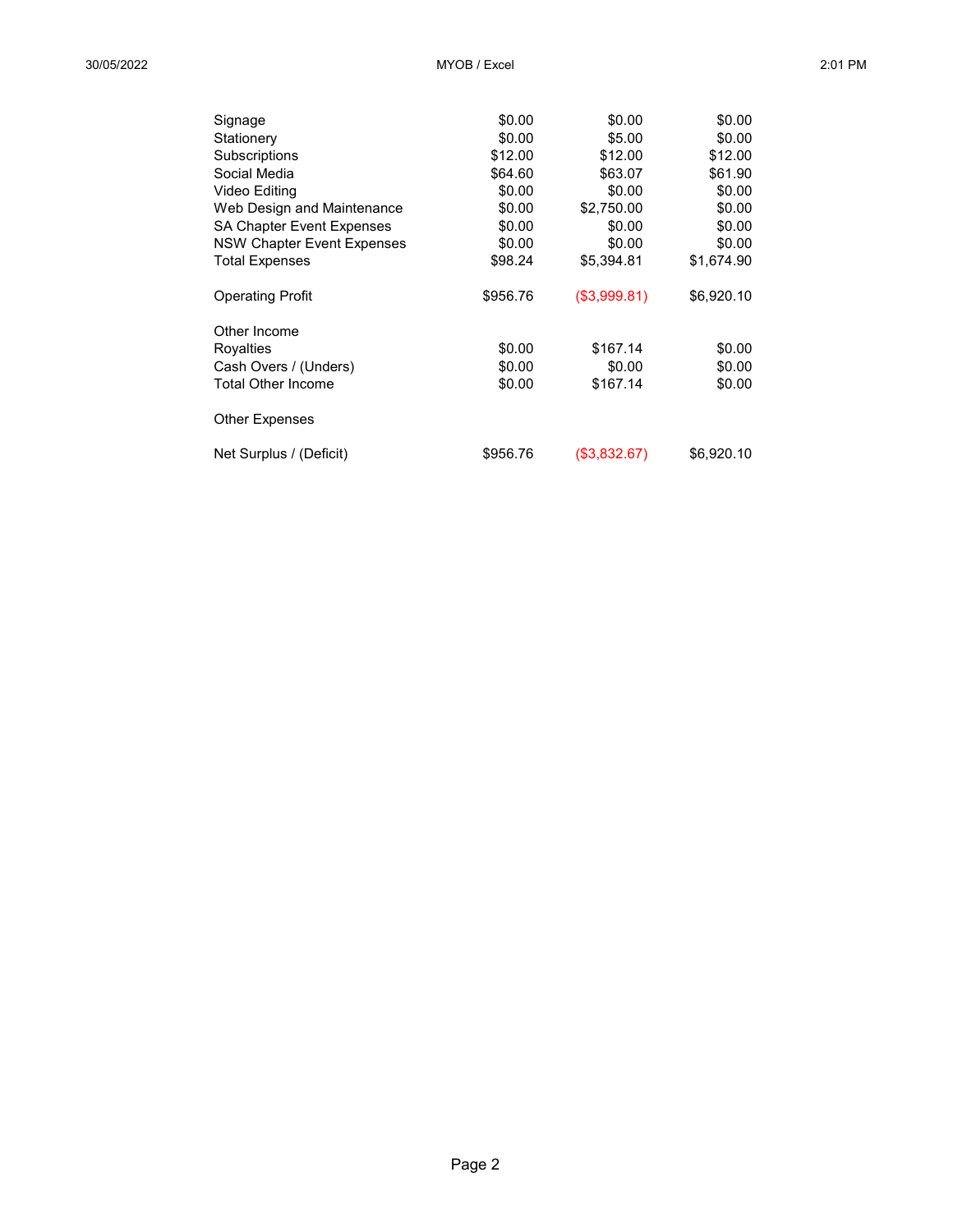| <b>October</b>       | <b>November</b>      | <b>December</b>    | <b>January</b>       | February           | <b>March</b>         | <b>April</b>         |
|----------------------|----------------------|--------------------|----------------------|--------------------|----------------------|----------------------|
|                      |                      |                    |                      |                    |                      |                      |
| \$2,335.00<br>\$0.00 | \$675.00<br>\$250.00 | \$580.00<br>\$0.00 | \$505.00<br>\$260.00 | \$495.00<br>\$0.00 | \$260.00<br>\$500.00 | \$235.00<br>\$440.00 |
|                      |                      |                    |                      |                    |                      | \$0.00               |
| \$0.00               | \$0.00               | \$0.00             | \$0.00               | \$0.00             | \$0.00               |                      |
| \$0.00               | \$0.00               | \$0.00             | \$0.00               | \$0.00             | \$0.00               | \$0.00               |
| \$0.00               | \$0.00               | \$450.00           | \$0.00               | \$0.00             | \$0.00               | \$0.00               |
| \$0.00               | \$7,750.00           | \$2,050.00         | \$0.00               | \$0.00             | \$0.00               | \$0.00               |
| \$0.00               | \$0.00               | \$0.00             | \$0.00               | \$0.00             | \$0.00               | \$0.00               |
| \$0.00               | \$0.00               | \$0.00             | \$0.00               | \$0.00             | \$0.00               | \$0.00               |
| \$0.00               | \$0.00               | \$60.00            | \$0.00               | \$0.00             | \$0.00               | \$0.00               |
| \$500.00             | \$0.00               | \$0.00             | \$0.00               | \$0.00             | \$0.00               | \$0.00               |
| \$0.00               | \$0.00               | \$0.00             | \$0.00               | \$865.19           | \$0.00               | \$0.00               |
| \$0.00               | \$0.00               | \$0.00             | \$0.00               | \$0.00             | \$0.00               | \$172.00             |
| \$2,835.00           | \$8,675.00           | \$3,140.00         | \$765.00             | \$1,360.19         | \$760.00             | \$847.00             |
| \$0.00               | \$0.00               | \$33.00            | \$0.00               | \$0.00             | \$0.00               | \$0.00               |
| \$0.00               | \$0.00               | \$33.00            | \$0.00               | \$0.00             | \$0.00               | \$0.00               |
|                      |                      |                    |                      |                    |                      |                      |
| \$2,835.00           | \$8,675.00           | \$3,107.00         | \$765.00             | \$1,360.19         | \$760.00             | \$847.00             |
| \$200.00             | \$0.00               | \$0.00             | \$0.00               | \$0.00             | \$0.00               | \$0.00               |
| \$0.00               | \$0.00               | \$0.00             | \$0.00               | \$0.00             | \$0.00               | \$0.00               |
| \$0.00               | \$0.00               | \$0.00             | \$0.00               | \$0.00             | \$0.00               | \$0.00               |
| \$22.30              | \$22.28              | \$22.19            | \$22.14              | \$22.13            | \$22.14              | \$22.14              |
| \$97.50              | \$0.00               | \$0.00             | \$406.25             | \$0.00             | \$162.50             | \$0.00               |
| \$0.00               | \$0.00               | \$0.00             | \$0.00               | \$0.00             | \$0.00               | \$0.00               |
| \$0.00               | \$0.00               | \$340.00           | \$0.00               | \$0.00             | \$0.00               | \$0.00               |
| \$0.00               | \$165.46             | \$0.00             | \$0.00               | \$0.00             | \$0.00               | \$0.00               |
| \$8.95               | \$119.07             | \$0.00             | \$0.00               | \$0.00             | \$0.00               | \$0.00               |
| \$0.00               | \$0.00               | \$0.00             | \$0.00               | \$0.00             | \$0.00               | \$0.00               |
| \$0.00               | \$0.00               | \$0.00             | \$0.00               | \$90.00            | \$0.00               | \$0.00               |
| \$0.00               | \$45.10              | \$0.00             | \$0.00               | \$0.00             | \$321.70             | \$50.00              |
| \$0.00               | \$0.00               | \$0.00             | \$0.00               | \$0.00             | \$0.00               | \$0.00               |
| \$37.90              | \$47.10              | \$178.94           | \$37.35              | \$0.00             | \$167.65             | \$76.50              |
| \$0.00               | \$0.00               | \$116.90           | \$0.00               | \$0.00             | \$0.00               | \$0.00               |
| \$2,000.00           | \$0.00               | \$2,000.00         | \$0.00               | \$0.00             | \$0.00               | \$2,000.00           |
| \$0.00               | \$0.00               | \$0.00             | \$0.00               | \$136.00           | \$0.00               | \$0.00               |
| \$0.00               | \$0.00               | \$0.00             | \$0.00               | \$0.00             | \$0.00               | \$0.00               |
| \$0.00               | \$0.00               | \$9,850.00         | \$0.00               | \$0.00             | \$0.00               | \$0.00               |
| \$0.00               | \$300.00             | \$0.00             | \$0.00               | \$0.00             | \$0.00               | \$0.00               |
| \$66.99              | \$30.90              | \$270.00           | \$0.00               | \$0.00             | \$0.00               | \$0.00               |
| \$0.00               | \$1,051.44           | \$105.20           | (\$10.50)            | \$0.00             | \$0.00               | \$0.00               |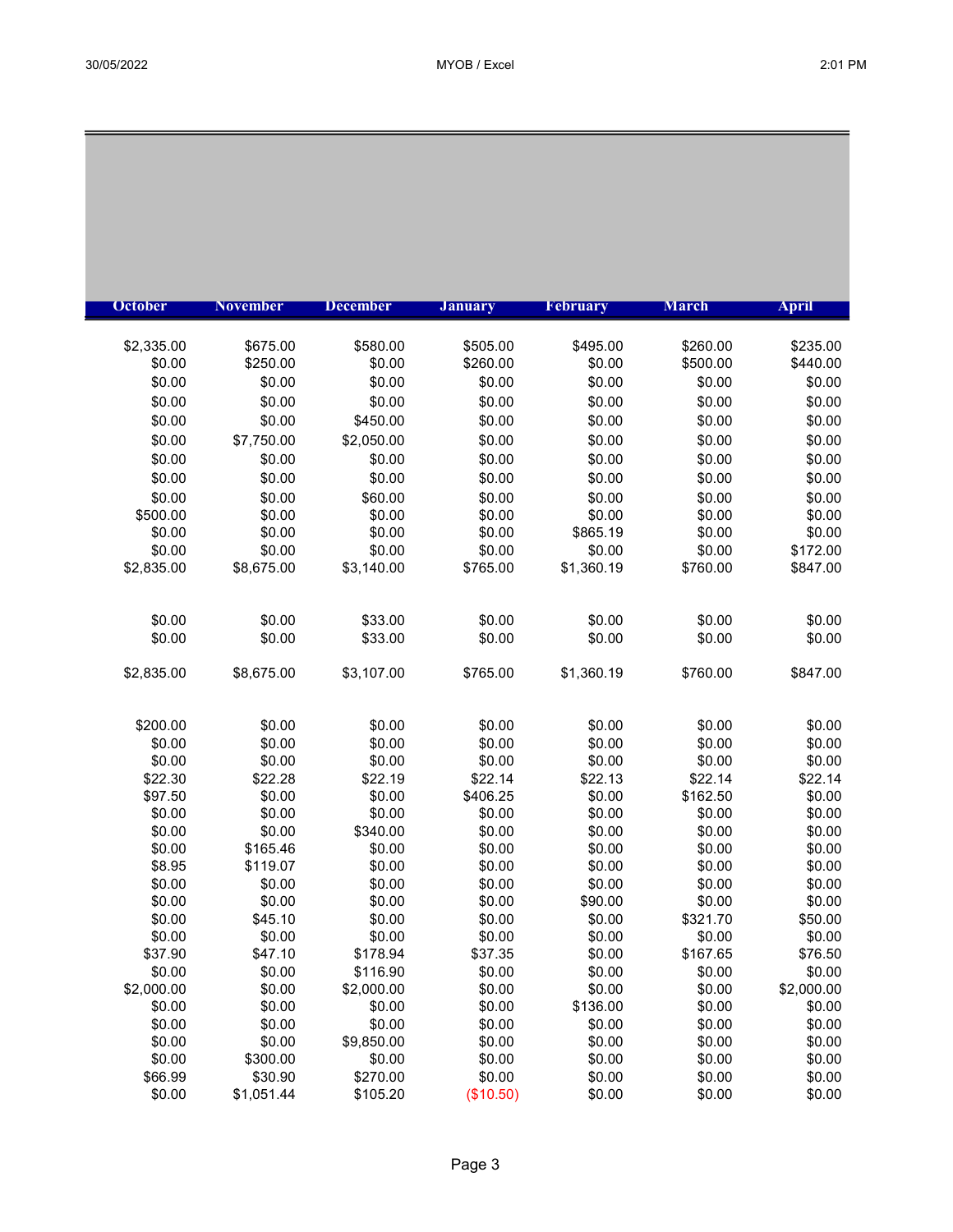| \$0.00     | \$419.04   | \$0.00           | \$0.00           | \$0.00   | \$0.00           | \$0.00           |
|------------|------------|------------------|------------------|----------|------------------|------------------|
| \$0.00     | \$138.95   | \$0.00           | \$0.00           | \$0.00   | \$0.00           | \$0.00           |
| \$157.00   | \$12.00    | \$12.00          | \$12.00          | \$12.00  | \$12.00          | \$12.00          |
| \$76.50    | \$75.99    | \$73.10          | \$71.44          | \$70.85  | \$71.21          | \$71.22          |
| \$0.00     | \$0.00     | \$0.00           | \$0.00           | \$0.00   | \$0.00           | \$0.00           |
| \$70.00    | \$0.00     | \$0.00           | \$0.00           | \$0.00   | \$0.00           | \$0.00           |
| \$0.00     | \$0.00     | \$0.00           | \$0.00           | \$297.41 | \$0.00           | \$0.00           |
| \$0.00     | \$0.00     | \$0.00           | \$0.00           | \$0.00   | \$0.00           | \$0.00           |
| \$2.737.14 | \$2,427.33 | \$12,968.33      | \$538.68         | \$628.39 | \$757.20         | \$2,231.86       |
| \$97.86    | \$6,247.67 | (\$9,861.33)     | \$226.32         | \$731.80 | \$2.80           | (\$1,384.86)     |
| \$0.00     | \$0.00     |                  |                  | \$205.45 |                  |                  |
| \$0.00     | \$0.00     | \$0.00<br>\$0.00 | \$0.00<br>\$0.00 | \$0.00   | \$0.00<br>\$0.00 | \$0.00<br>\$0.00 |
|            |            |                  | \$0.00           | \$205.45 |                  |                  |
| \$0.00     | \$0.00     | \$0.00           |                  |          | \$0.00           | \$0.00           |
| \$97.86    | \$6.247.67 | (\$9,861.33)     | \$226.32         | \$937.25 | \$2.80           | (\$1,384.86)     |
|            |            |                  |                  |          |                  |                  |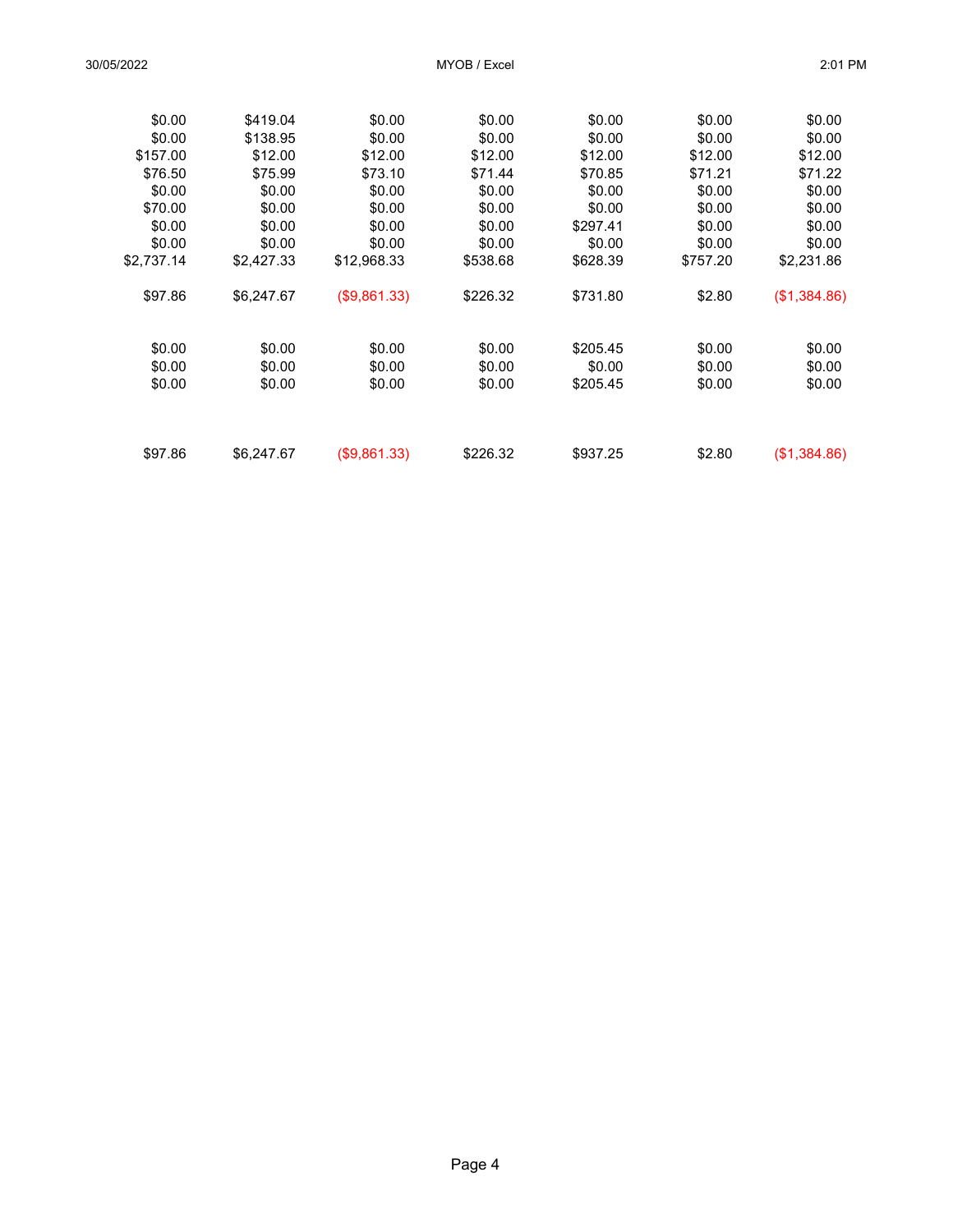| <b>May</b>       | June                   | Total                   |  |
|------------------|------------------------|-------------------------|--|
|                  |                        |                         |  |
| \$850.00         | \$3,320.00             | \$11,750.00             |  |
| \$970.00         | \$0.00                 | \$3,180.00              |  |
| \$0.00           | \$230.00               | \$230.00                |  |
| (\$20.00)        | \$0.00                 | \$5,510.00              |  |
| \$0.00           | \$0.00                 | \$450.00                |  |
| \$0.00           | \$0.00                 | \$9,800.00              |  |
| \$0.00           | \$0.00                 | \$760.00                |  |
| \$0.00           | \$0.00                 | \$1,500.00              |  |
| \$0.00           | \$0.00                 | \$60.00                 |  |
| \$0.00           | \$0.00                 | \$500.00                |  |
| \$0.00<br>\$0.00 | \$48.00<br>\$0.00      | \$913.19<br>\$172.00    |  |
| \$1,800.00       | \$3,598.00             | \$34,825.19             |  |
|                  |                        |                         |  |
|                  |                        |                         |  |
| \$0.00           | \$0.00                 | \$33.00                 |  |
| \$0.00           | \$0.00                 | \$33.00                 |  |
|                  |                        |                         |  |
| \$1,800.00       | \$3,598.00             | \$34,792.19             |  |
|                  |                        |                         |  |
| \$0.00           | \$0.00                 | \$200.00                |  |
| \$30.00          | \$0.00                 | \$30.00                 |  |
| \$0.00           | \$59.20                | \$59.20                 |  |
| \$22.13          | \$25.04                | \$248.18                |  |
| \$0.00           | \$0.00                 | \$1,056.25              |  |
| \$0.00<br>\$0.00 | \$0.00<br>\$0.00       | \$8.95<br>\$340.00      |  |
| \$0.00           | \$0.00                 | \$1,540.65              |  |
| \$0.00           | \$0.00                 | \$147.72                |  |
| \$0.00           | \$0.00                 | \$100.00                |  |
| \$0.00           | \$0.00                 | \$90.00                 |  |
| \$417.00         | \$0.00                 | \$833.80                |  |
| \$1,960.47       | \$0.00                 | \$1,960.47              |  |
| \$48.30          | \$181.00               | \$1,022.59              |  |
| \$0.00<br>\$0.00 | \$153.75<br>\$2,000.00 | \$270.65<br>\$10,000.00 |  |
| \$0.00           | \$0.00                 | \$136.00                |  |
| \$144.00         | \$0.00                 | \$144.00                |  |
| \$0.00           | \$0.00                 | \$9,850.00              |  |
| \$0.00           | \$0.00                 | \$300.00                |  |
| \$0.00           | \$0.00                 | \$367.89                |  |
| \$27.60          | \$0.00                 | \$1,173.74              |  |